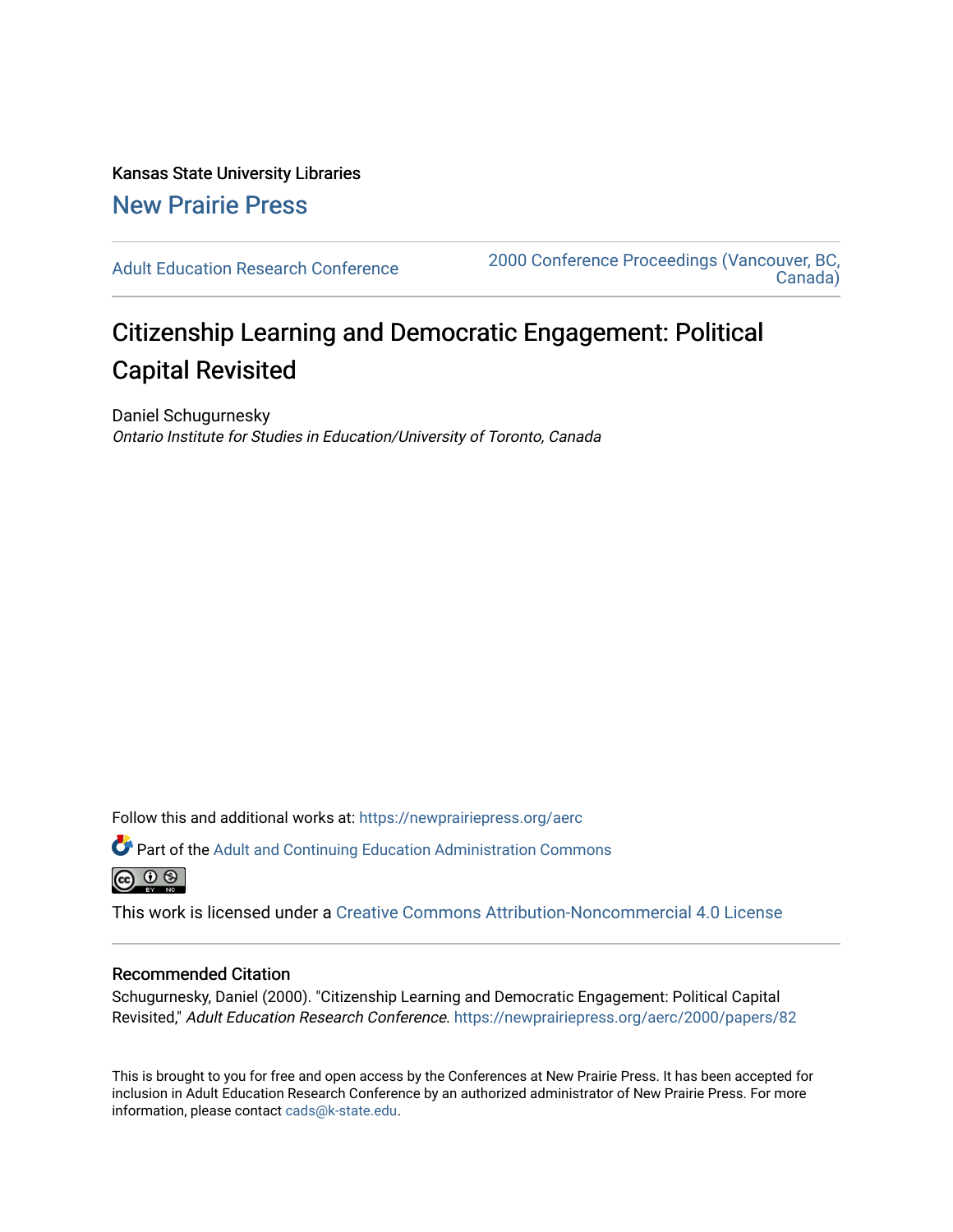# **Citizenship Learning and Democratic Engagement: Political Capital Revisited**

Daniel Schugurensky Ontario Institute for Studies in Education/University of Toronto, Canada

**Abstract**: *This paper attempts to contribute to the debates on adult citizenship education, particularly regarding the connections between citizenship learning and the redistribution of political power.*

This paper attempts to contribute to the debates on adult citizenship education, particularly regarding the connections between citizenship learning and the redistribution of power to influence decision-making. In doing so, and drawing on Bourdieu's theory on the forms of capital, special attention is paid to the concept of political capital, in order to help to broaden the scope of citizenship education theory and research, and to guide its practice in an emancipatory direction. My interest for incorporating the notion of political capital into the debate on citizenship education is not merely scholarly-driven; it emerged from the concrete needs of my own empirical research about participatory democracy in municipal governance, and from the scarcity of appropriate conceptual tools that I found in the mainstream literature on citizenship education to explain and interpret my preliminary findings.

#### **Citizenship Education and Democracy**

Citizenship education programs tend to focus almost exclusively on two dimensions: a) the general knowledge of the law, expressed most frequently in terms of constitutional rights and duties, and basic information about governing bodies, and b) the development of civic virtues (e.g. the adoption of moral-ethical principles like self-discipline, compassion, solidarity, civility, tolerance, respect, trustworthiness, social responsibility and the like). That these two ideas occupy center stage in citizenship education approaches is not surprising, because the mainstream literature on citizenship theory itself tends to understand citizenship as either personal status or as civic virtues. Critical citizenship education programs sometimes add a third dimension: the development of a critical consciousness. Some of these programs emphasize public dialogues about issues of interest or about public policy to foster a more enlightened

citizenship (e.g. the Canadian Citizens' Forum). Other programs (particularly those inspired by Habermas' ideal-speech situations or Freire's study circles) promote the development of a critical consciousness, understood as the cooperative search of truth (Habermas) or the unveiling of mechanisms of oppression (Freire). Important as they are, these programs tend to privilege the moments of enlightenment and deliberation (and sometimes mobilization) over the moment of democratic decisionmaking.

In sum, citizenship education programs focusing on the provision of general information about the law, the nurturing of civic virtues and the development of enlightened citizens certainly contribute to promote a more democratic culture<sup>1</sup> and are of foremost significance in any democratic society. However, they constitute a necessary but not sufficient condition for the realization of a truly democratic citizenship, because they do not sufficiently emphasize the nurturing of a consistent engagement in the political process, are not usually connected to the development of policies and practices of partic ipatory democracy, and do not pay enough attention to informal democratic learning. Furthermore, there is one dimension that has generally been neglected by mainstream citizenship education theory and practice: they do not pay enough attention to issues of power, which limits their possibility to contribute substantially to the equalization of the political world.<sup>2</sup> If citizenship education implies the double capacity to critically understand social reality and to influence political decisions, bringing back the concept of political capital into the discussion has the potential to illuminate the connections between democratic learning and actual governance.

#### **The Forms of Capital:**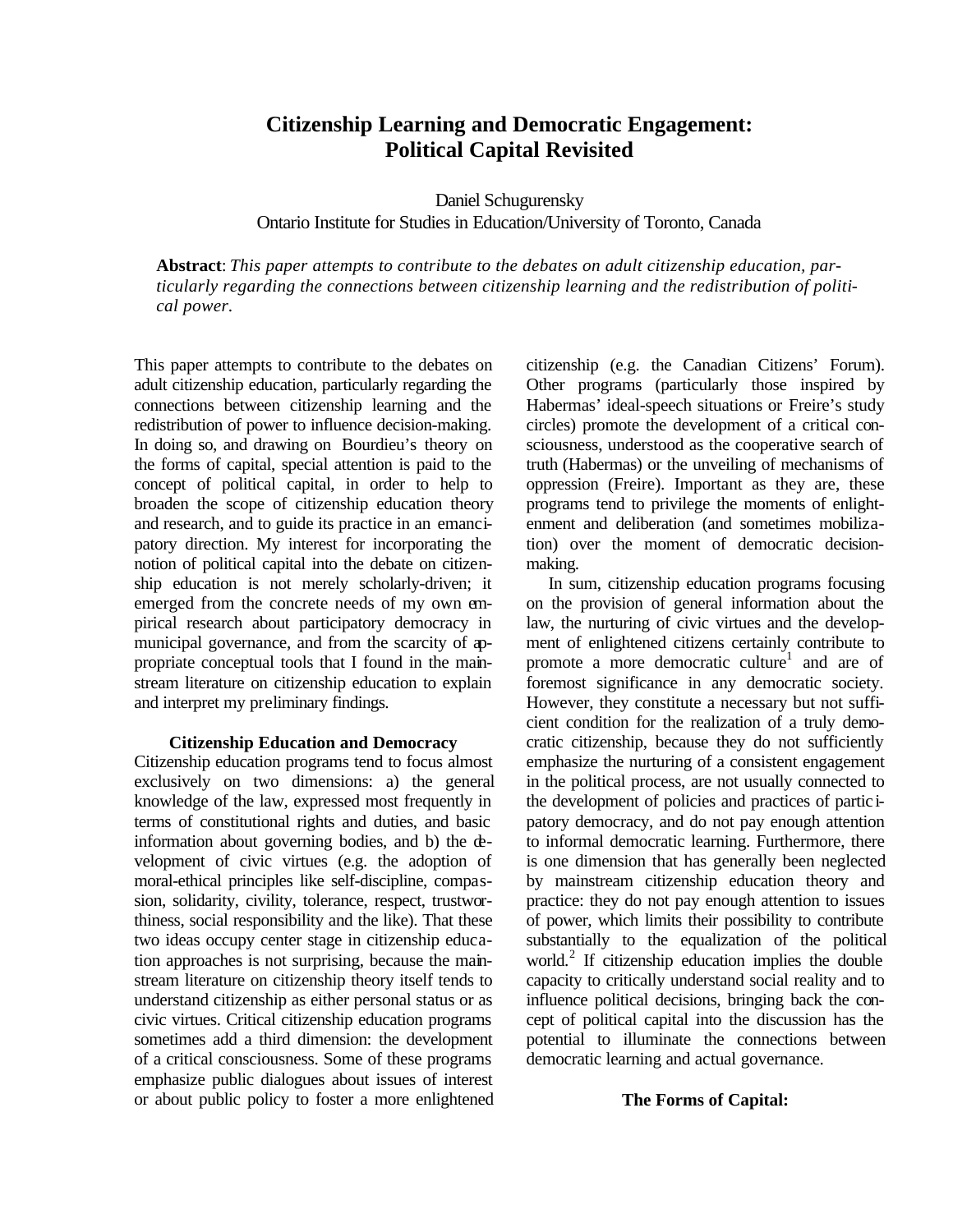### **The Contribution of Pierre Bourdieu**

Pierre Bourdieu, a French Sociologist, in "The Forms of Capital," an influential article published in English in 1986 (originally published in German in 1983), examined the mechanisms of accumulation and conversion of capital. Bourdieu (1986: 241) understands capital as accumulated labor (in its materialized form or in its embodied form) which, "when appropriated on a private (i.e., exclusive) basis by agents or groups of agents, enables them to appropriate social energy in the form of reified or living labor." Bourdieu notes that capital, either in its materialized or embodied form, has a potential capacity to produce profits. Although it takes time to accumulate, it is likely to reproduce and expand. Influenced by Weber and Marx, Bourdieu conceptualizes capital as a force inscribed in the objectivity of things and to the distribution of power in the social world, in the sense that not everything is equally possible or impossible. In this work, Bourdieu identified three forms of capital: economic, cultural and social.

In 1981, two years before the original publication of "The Forms of Capital," Bourdieu published another article entitled "Political Representation: Elements for a theory of the political field" (originally published in French in 1981 and translated into English a decade later). Interestingly enough, in this article Bourdieu refers recurrently to a form of capital that is not even mentioned in "The Forms of Capital," namely political capital.

In "Political Representation," Bourdieu sets out to examine the social mechanisms producing and reproducing the gap between "active" and "passive" political agents, which he links to two factors: the distribution of capital (particularly cultural capital) and the division of political labor. Regarding the first factor, Bourdieu contends that

The concentration of political capital in the hands of a small number of people is something that is prevented with greater difficulty – and thus more likely to happen – the more completely ordinary individuals are divested of the material and cultural instruments necessary for them to participate actively in politics, that is, above all, leisure time and cultural capital (p. 172).

Regarding the second factor, Bourdieu argues that politics has become a monopoly of professionals, and ordinary individuals, particularly those who "lack any social competence for politics and any of their own instruments of production of political discourse or acts" (173), have become consumers who devote loyalty to recognized brands and delegate power to their representatives, a phenomenon that he identifies especially in the left.

When, later in the article, Bourdieu elaborates on the concept of political capital, his two-fold diagnosis that ordinary citizens have been dispossessed of the political means of production (that is, the production of political discourses and actions) and that politics have been concentrated in the hands of professional politicians and bureaucrats, leads him to identify political capital only among political leaders or parties:

Political capital is a form of symbolic capital, credit founded on credence or belief and recognition or, more precisely, on the innumerable operations of credit by which agents confer on a person (or on an object) the very powers that they recognize in him (or it). (p. 192).

In this work, therefore, Bourdieu understands political capital as the political power enjoyed by politicians, a power that is derived from the trust (expressed in a form of credit) that a group of followers places in them. Then, it follow that whenever this trust increases or decreases, the political capital of a politician changes accordingly. In his own words,

This supremely free-flowing capital can be conserved only at the cost of unceasing work which is necessary both to accumulate credit and to avoid discredit: hence all the precautions, the silences and the disguises, imposed on public personalities, who are forever forced to stand, before the tribunal of public opinion. (p. 193)

Whereas the reasons for which Bourdieu abandoned the notion of political capital in "The Forms of Capital" are unclear, I suggest that it is a concept with enough descriptive and explanatory potential to be worth reconsidered. While it could be argued that perhaps political capital could be subsumed in one or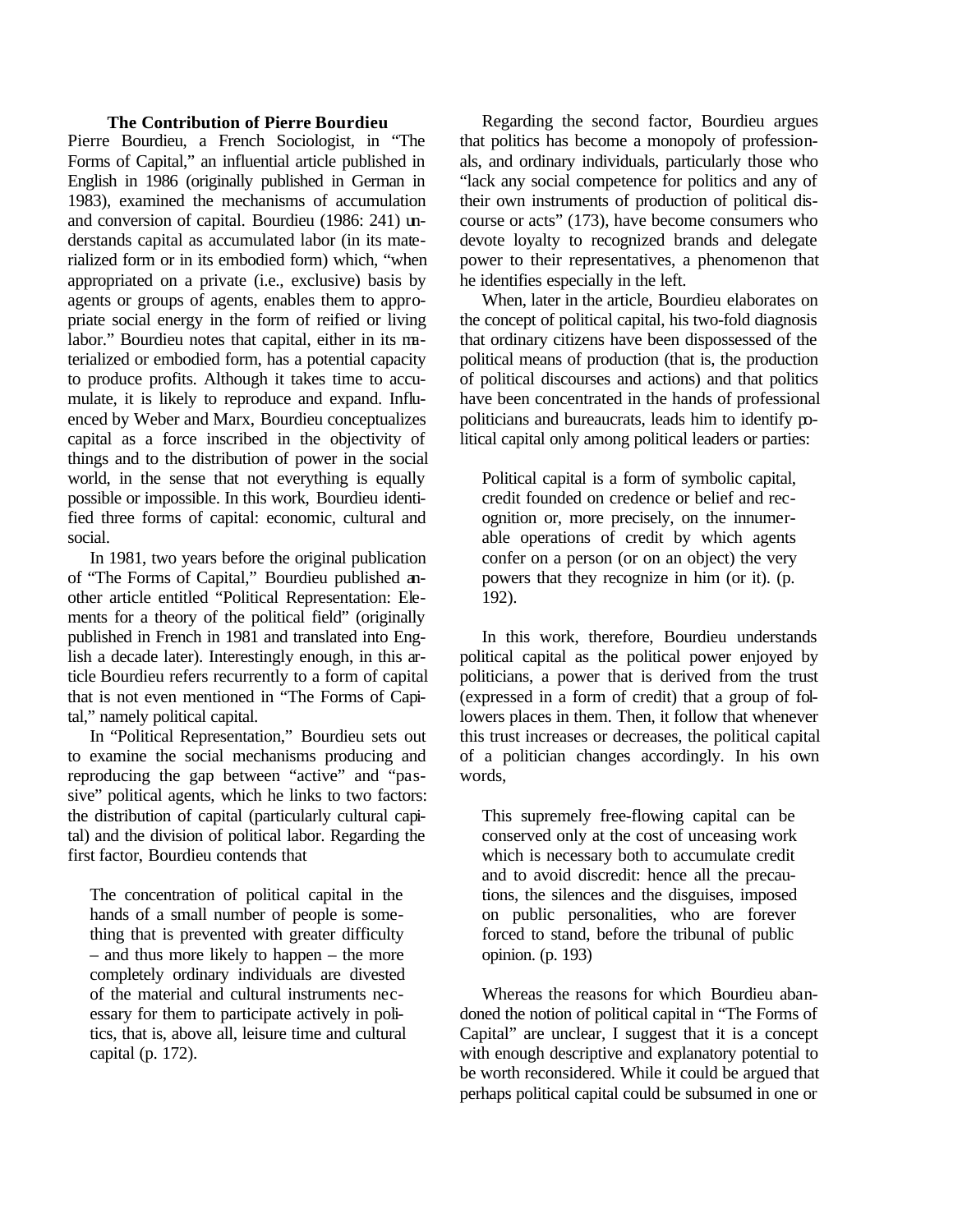more of the three "main" forms of capital, I contend that political capital (as a distinct category) can assist us to apply Bourdieu's analysis of capital to the specificities of the political realm.

### **Towards a Reconceptualization of Political Capital**

Bourdieu's perspective on political capital, as an exclusive asset of leaders, politicians and parties who are credited (invested) with the trust of voters and supporters, falls in line with the usual definitions of this concept in political science. For instance, a current dictionary of political terms defines political capital as "the sum total of potential political influence that *a politician* builds up, by doing favors to others, supporting another lawmaker on a key issue, etc., so that when the time comes he (sic) can draw on this reservoir of capital, because others will be indebted to him" (emphasis is mine).<sup>3</sup> Political analysts also tend to refer to political capital as the degree of popularity (measured usually through opinion polls or votes) enjoyed by professional politicians and leaders. Politicians themselves refer to political capital when, for instance, they compare their capacity to mobilize people with competing leaders. What these conceptualizations of the term have in common is that they do not recognize the possibility that political capital could exist beyond the circle of professional politicians. By confining political capital to professional politicians, what these conceptions are doing is to legitimize as "common sense" (in the Gramscian sense) an arbitrary division between a selected group of active political actors, and a massive group of passive supporters whose only political role is to grant or withdraw trust to the former. Conceived in these terms (following Lippman rather than Dewey), the concept of political capital is of limited use to adult educators who are interested in promoting active and creative citizenship.

From an emancipatory adult citizenship education perspective, what is needed is an alternative conceptualization of political capital that puts more emphasis on human agency, on the possibilities of redistributing power in society, and on the potential role that adult education, social movements and public policies can play to democratize political life and empower those who are politically marginalized. From this perspective, I understand "political capital" as the capacity to influence political decisions. This is a capacity (actualized or potential) that all

citizens (not only politicians) have to a lesser or larger extent. This definition is relatively clear, but still remains at the high level of abstraction, because the political field has no clear delimitations. As feminists point out, "the personal is political." Thus, it is possible to claim that "political decisions" include big as well as small decisions that are taken everyday in a great variety of public and private arenas (e.g. the parliament, the household, city hall, a court room, the workplace, schools, a supermarket, etc.). To be helpful and relevant to researchers and adult educators, I suggest that the concept of political capital has to be contextualized. In the context of my research, I am using "political capital" as the capacity to influence public policy at the municipal level. More specifically, I am applying it to better understand the connections between learning and power regarding deliberation and decisionmaking in local experiments of participatory democracy. I assume, as a given, the existence of a liberal democracy which ensures the same formal rights to all citizens, and a municipal government with a declared intention to engage ordinary people in decision-making process. The case I have in mind when I think about these issues is the participatory budget (PB) in Porto Alegre, Brazil, an experiment that started in 1989 when the Worker's Party was elected for the municipal government.<sup>4</sup>

#### **The Dimensions of Political Capital**

If political capital is understood as the power to influence public policy, and if one of the goals of an emancipatory citizenship education is to equalize the opportunities to influence government decision making, two related question arise: a) what are the factors that enhance or inhibit that capacity? and b) why do some people have more political capital than others? The answers are not easy, because the development and activation of political capital encompass a broad variety of interplaying factors, and because the factors at play and the way in which they interplay vary from context to context. While the list of factors is probably endless, I would like to draw attention to certain factors, in light of their relevance for citizenship learning and for public policies aiming at promoting a more genuine democratic participation. Drawing from the literature and on my own research on participatory democracy, I organize these factors in five dimensions: knowledge, skills, attitudes, closeness to power, and resources.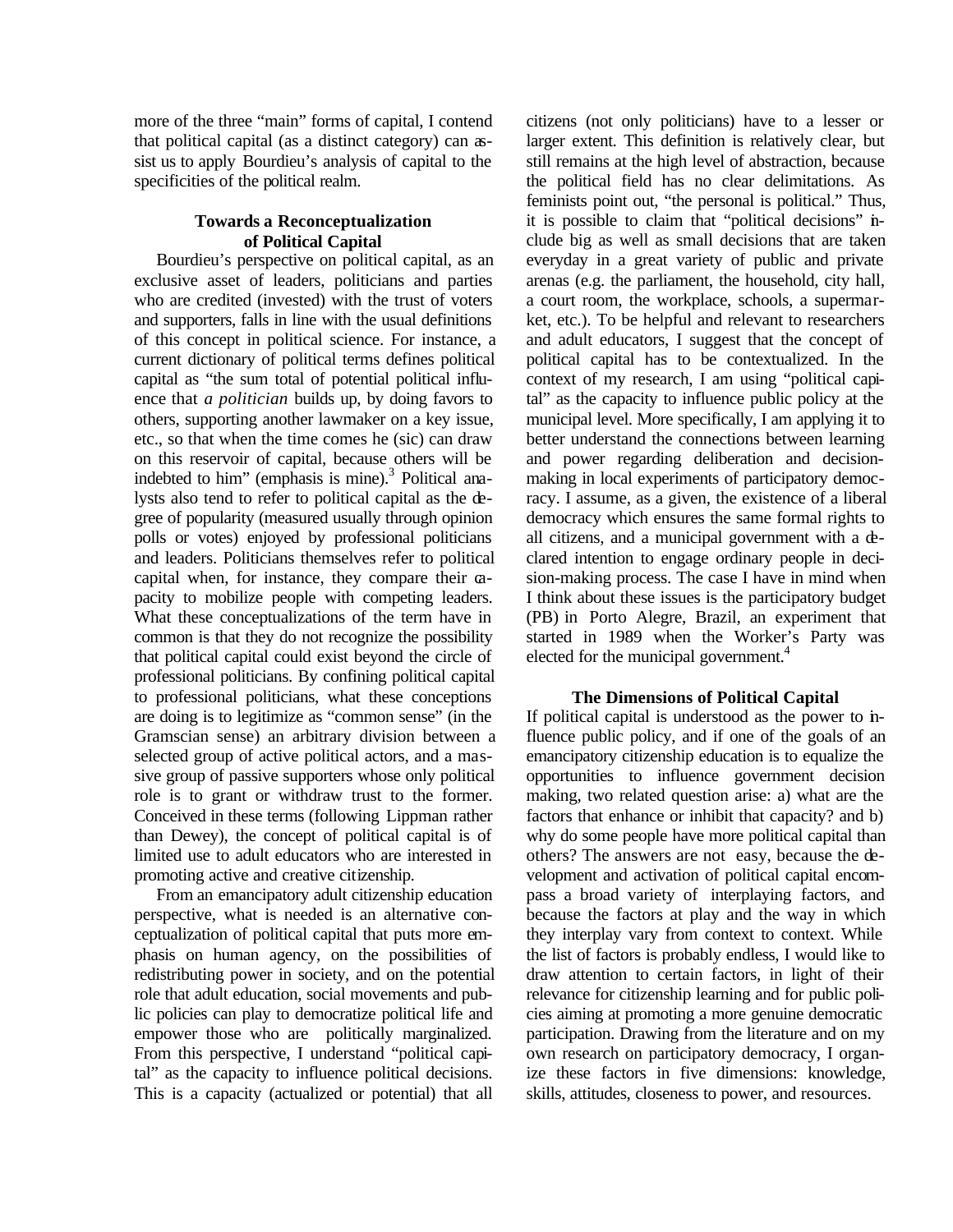# 1. Knowledge

The cognitive area refers to both factual and procedural knowledge needed to participate effectively in the political process. Factual knowledge ranges from general information about the working of liberal democratic societies (such as electoral processes, separation of powers, etc.), to knowledge about legislation (e.g. the national constitution, rights and duties of citizens, provincial and local laws, relevant legislation about the issue at stake, etc.), to "research-based" knowledge about a particular policy issue (e.g. smoking, access to guns, public transportation, child care, homelessness, etc.). Procedural knowledge refers to the specific understanding of the "rules of the game" of the process (e.g., Roberts' rules of order) but also less open and transparent types of knowledge, such as a subtle understanding of the mechanisms to influence politicians. It could be knowledge about lobbying, campaign organizing, public relations, opinion polls and how to use the media, or even who to call or write to in order to request or demand something. All other conditions being equal (that is, even if people enjoy a similar legal or social status), a person or a group more familiar with this type of knowledge is likely to have an advantage to influence the political process over other individuals and groups.

# 2. Political skills

Knowledge about the political process is not enough to influence a political decision, if it is not complemented with a variety of skills. For instance, it is not too useful to know which is the most appropriate newspaper to write a letter to, if the person or group does not have the skills to write a compelling, persuasive letter. Likewise, knowing the procedural rules of an assembly is not enough if the person has not developed the skills to speak in public. The skills that individuals can develop in order to be more capable of influencing the political process, are many and they vary from context to context. They range from basic literacy and numeracy necessary to the understanding of legal documents and complex statistics, to critical analytical skills needed to comprehend, interpret and make a judgment on social issues. There are also more instrumental skills needed to participate in political processes, like the ability to speak in public, to argue, to persuade, to deliberate, to negotiate, to forge alliances, to build

support for a cause, to organize a collective process, etc. Most of these skills are learned in action, and improved with regular practice.

# 3. Attitudes

This area refers to those psychological traits that influence and sustain the participation of individuals and groups in the political process. This includes traits such as self-esteem, motivation, extroversion, endurance to accept defeat, persistence, patience, interest in political matters, inclination to participate in the political process and trust in the political system. It also includes the belief in one's capacity to influence the system. In political science, this is conceptualized as "political efficacy," and encompasses two dimensions: internal efficacy, which refers to the belief that citizens can affect government policy making, and external efficacy, which refers to the beliefs about the political system's responsiveness to the will and actions of citizens (Berry et al. 1993). This distinction is important, because one's confidence in influencing public policy is highly contextual, and depends of the characteristics of the system. In the case of Porto Alegre, the "demonstration effect" showed non-participants that participation of ordinary people like them in the PB generated beneficial results, and taught many participants that is was worth to partic ipate again.

# 4. Closeness to power

This refers to the distance (both objective and symbolic) between the citizen and the centers of political power. An important element in the citizen's distance to power is knowing professional politicians and elected representatives, and/or having developed a relationship with them. In this sense, the notion of "closeness to power" resembles what Nie at al. (1996) call "social network centrality." The concept can also be understood as a "conversion" of Bourdieu's concept of "social capital" to the specificity of politics. While it certainly relates to those two concepts, "closeness to power" goes beyond the notion of personal networks in three ways. First, because in this framework citizens' distance to political power is conceived also as a two-way street that includes both citizens' connections and government policies. In other words, it assumes that the distance between citizens and policy-making depends both on the personal political networks of the citizens, but also on government policies that pro-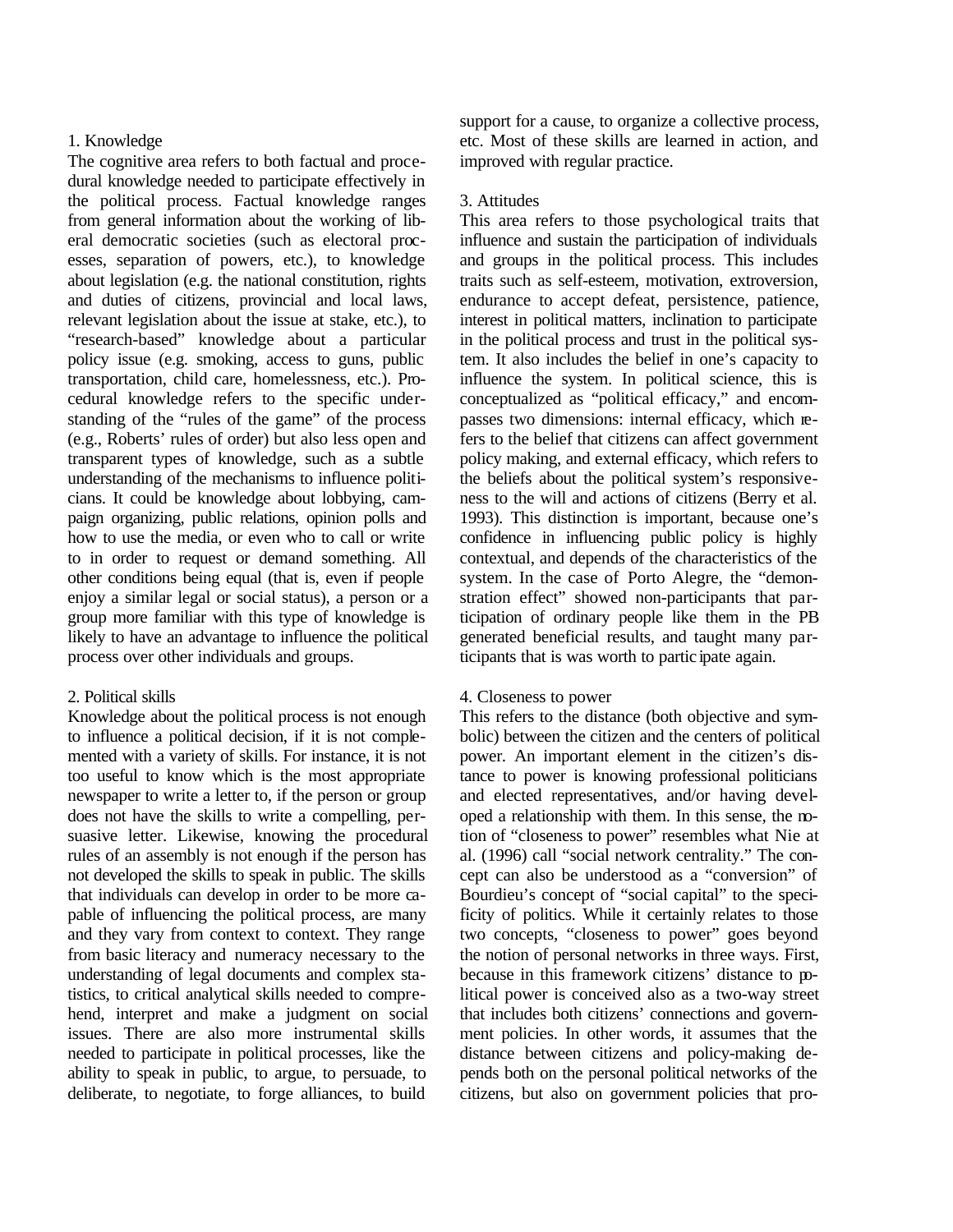mote citizens' participation in decision-making.<sup>5</sup> This leads to the second aspect in which "distance to power" is more than personal connections: "distance to power" can be observed not only in the possibility of participating in meaningful decisionmaking processes (via institutional reforms), but also in the actual process of participation. The experience of Porto Alegre's PB, for instance, drastically closes the gap between the ordinary citizen and the decision-making powers. But there is a third way in which the concept of "distance to power" goes beyond the idea of networks. As suggested above, it includes that objective dimension (the number of politicians a person may know, and the nature of the relationship with them) but also a symbolic dimension. The symbolic distance to power refers to the presence of people who share similar identities in positions of power, who can act as role models and inspiration. This occurs, for instance, when illiterates, women, black and poor are elected as delegates of the PB.

#### 5. Personal resources

Last but not least, the capacity of citizens to influence political decision-making is also determined by the amount of resources (especially time and financial capital) that a person or a group can devote to the political process. Regarding time, class and gender play a role. People who work extensive hours and spend a long time on public transportation commuting from home to work and back, and return home exhausted after being away all day, are probably going to be somewhat reluctant to spend an evening participating in political activities. They may prefer to share time with the family, have an enjoyable dinner, watch TV or just go to bed to replenish energies. Not by chance, in many experiences of participatory democracy there is an overrepresentation of men, seniors, retired people and middle classes. Money can also be mobilized to influence the political process, ranging from illegal practices such as buying votes among elected politicians (bribery) and other forms of corruption, to legal practices such as hiring lobbyists, journalists or researchers, buying space in the media or launching monumental electoral or other type of campaigns. Certain activations of money into political influences (e.g. an advertisement or a bribery) can be interpreted, in Bourdieu's language, as a quick conversion of economic capital into political capital, or even simply as an exchange of money for a service or a favor. However, economic capital or availability of time are not always directly correlated with political participation or influence. Financial capital per se does not constitute political capital unless it is activated (or converted) to influence the political process.

## **Political Capital in Context**

As already pointed out, while I recognize that more dimensions could be added in order to operationalize the concept of political capital, I chose these five in terms of their relevance for education and public policy. These dimensions should not be considered in either a static way, or as isolated from each other. On the one hand, I understand political capital as a dynamic concept, because the capacity that a person or a group has to influence political decisions may vary over time, and could be very different from context to context or, using Bourdieu's terminology, from field to field. On the other hand, these dimensions are related to each other in the sense that, due to the interrelated nature of unequal social relations, it is plausible to suggest that citizens who have above average capacity in one dimension (let's say, knowledge about the political process), are more likely to have above average capacity in other dimensions (e.g. confidence about their possibilities to influence the political process, or skills to participate in the process). Moreover, due to the multiple mechanisms of "conversion," those with high political capital are likely to have also high levels of other forms of capital (economic, social and cultural). In this regard, the discussion on the unequal distribution of political capital must be put into the context of broader structures of domination and interlocking oppressions, and cannot ignore the role that class, gender, race and other inequalities play in the acquisition and activation of political capital.

It is also pertinent to point out that the five dmensions of political capital described above can be identified at the individual level, and also at the collective level. In the same sense that one person can have more or less political capital than other, a group (a communal association, a social movement, a school council, a union, etc.) can also have more political capital than other groups. Political capital can be activated on individual basis, but also through participation in collective action. Obviously, when individuals join a collective entity in order to advance